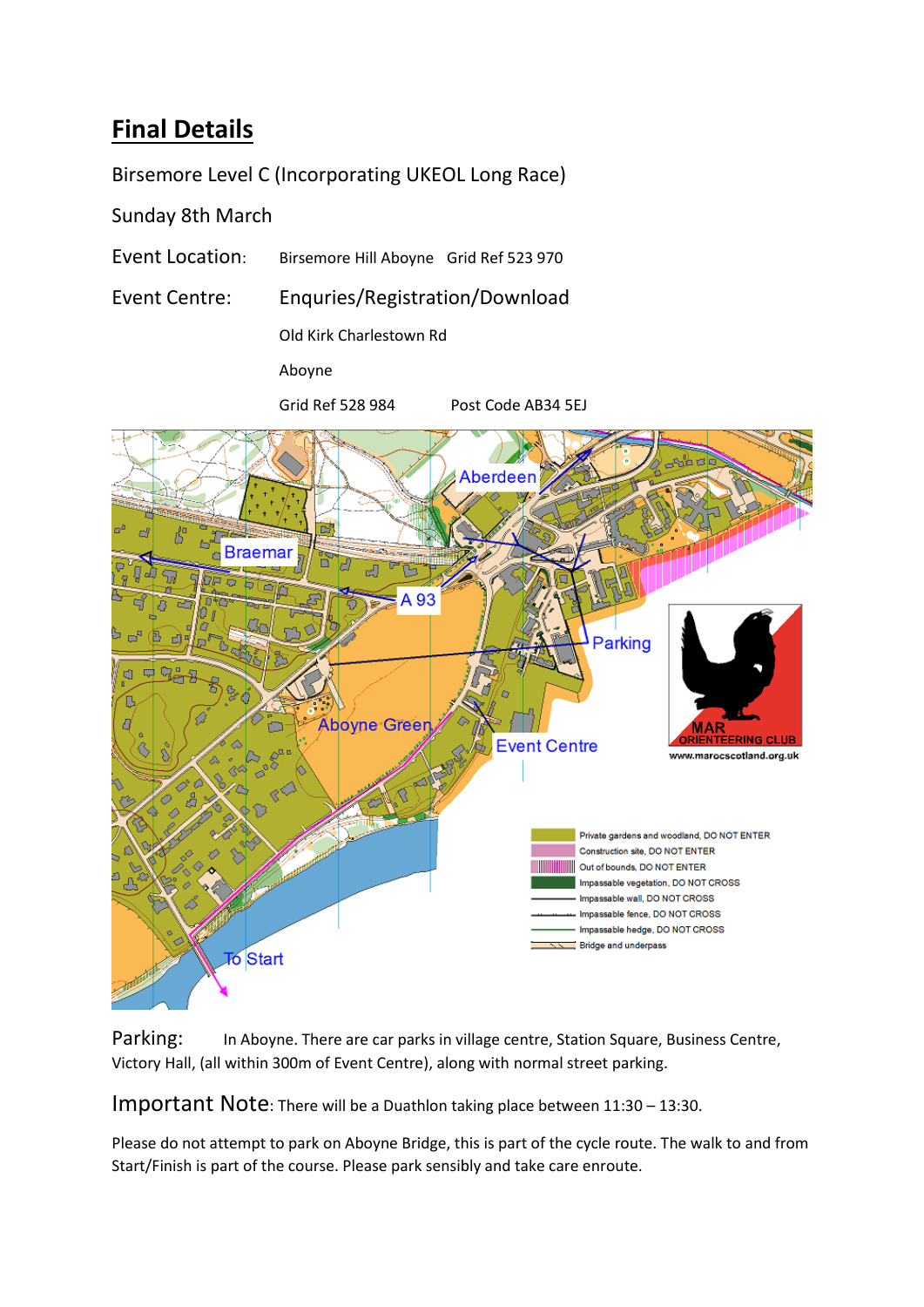Entries: Closed. Limited entry on the day subject to map availability.

Start Times: 11:00 - 12:30 Courses close 15:00. There will be no allocated start times. Punching start will operate. Please be patient at the start, and try not to arrive en masse. You will be started asap as numbers allow.

There is a 2.1k 40m walk to start, almost all on pavement or hard track. This involves crossing the South Deeside road. Please cross carefully as instructed by the marshal. The final 200m in the forest will be taped.

A tent, enroute, and within 250m of Start/Finish will be provided for clothing dump.

Toilets: Inside event centre. There will be no toilets at Start/Finish

Refreshments: Soup, coffee and cakes for sale in the Event Centre. Remember to bring your cup

Courses:

| Description   | Length | <b>Climb</b> |
|---------------|--------|--------------|
| 1-Black       | 8.125  | 430          |
| 2-Brown       | 7.025  | 380          |
| 3-Blue        | 4.775  | 270          |
| 4-Green       | 3.050  | 200          |
| 5-Light Green | 2.475  | 115          |
| 6-Orange      | 2.625  | 105          |
| 7-Yellow      | 2.500  | 95           |
| 8-White       | 1.650  | 75           |

## Map: 1:10,000 (Deeside Orienteering and Leisure Maps) 2019, with minor updates Feb 2020

Birsemore Hill rises to 333 metres, and includes some intricate areas on the steep northern slopes, with a wealth of contour and rock detail including cliffs and crags. The majority of the area is covered with plantation and is therefore fairly sheltered, but recent forestry thinning has taken place in the northern area of the map and has left brash on the forest floor, along with unmapped extraction lanes which will affect running speed over the area. Small unmapped mountain bike trails are present in some areas

Planners Comments: "A family friendly start position means courses all start on the Aboyne side near the bottom of Birsemore Hill, limiting the distance from Event Centre in the village. Courses may appear modest in distance, but contain considerable climb with many covering a good portion of Birsemore Hill and beyond. Expect a demanding navigational, and physical challenge.

Forest thinning has affected some areas but is limited to the main Birsemore Hill. Additional unmapped tracks have been created by forest machines that may be muddy, and slow running in certain parts"

## Yellow & White course maps to be collected at Registration